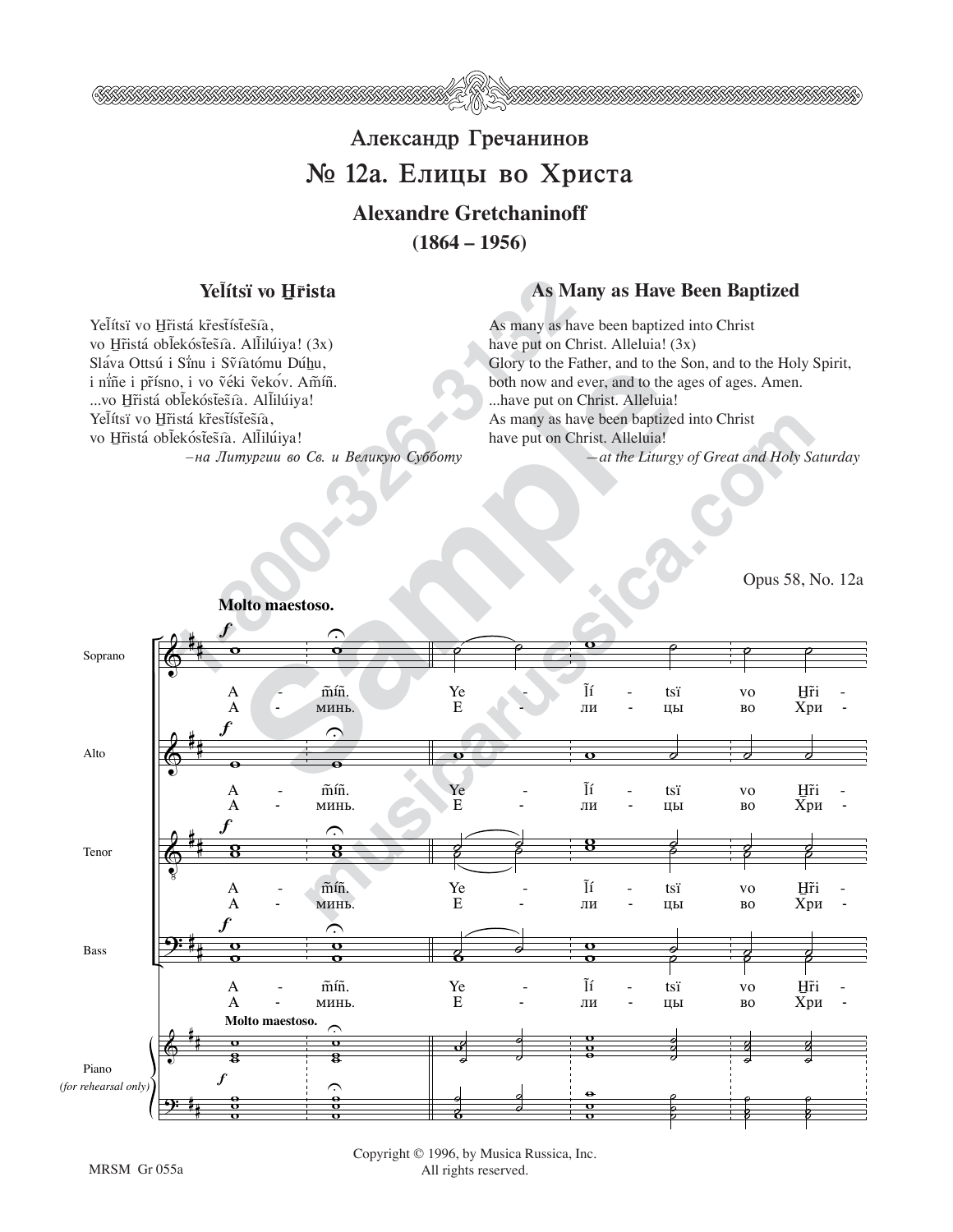## $\mathbb{N}$  126. Воскресни, Боже

#### Voskr̃esñí, Bózhe

| Voskřesñí, Bózhe, suďí žemlí,                                          | Arise, O God,         |
|------------------------------------------------------------------------|-----------------------|
| yáko Tï nasľéd̃ishï vo všeh yazïtseh.                                  | for to Thee sha       |
| Stih 1: Bog sta v sónme bogóv,                                         | Verse 1: God          |
| posředé zhe bógi rassudít.                                             | in th                 |
| Připév: Voskřesní, Bózhe                                               | Refrain: Aris         |
| Stih 2: Dokóle súdite neprávdu,                                        | <i>Verse 2:</i> How   |
| i lítsa gréshnikov priyémlete?                                         | and 1                 |
| Připév: Voskřesní, Bózhe                                               | Refrain: Arise        |
| Stih 3: Sudíte síru i ubógu,                                           | Verse 3: Do j         |
| smiréna i níshcha opravdáyte.                                          | deal                  |
| Připév: Voskřesní, Bózhe                                               | Refrain: Arise        |
| Stih 4: Izmíte níshcha i ubóga,                                        | Verse 4: Resc         |
| iz rukí gřéshñichi izbávite yegó                                       | deliy                 |
| Připév: Voskřesní, Bózhe                                               | <i>Refrain:</i> Arise |
| Stih 5: Ñe poznásha, ñizhé urazumésha,                                 | Verse 5: They         |
| vo tme hódiat.                                                         | they                  |
| Připév: Voskřesní, Bózhe                                               | Refrain: Arise        |
| Stih 6: Da podvízhatšía fšía osnovániya žemlí.                         | Verse 6: Let a        |
| Az reh: bóži yesté i sinove Vishñiago fši;                             | I said                |
| vï zhe yako chelovétsï umiráyete,                                      | of yo                 |
| i yáko yedín ot kñiažéy pádayete.                                      | and 1                 |
| Připév: Voskřesní, Bózhe                                               | <i>Refrain:</i> Arise |
| Stih 7: Voskresní Bózhe, sudí žemlí                                    | <i>Verse 7:</i> Aris  |
| Připév: yáko Ti naslédishi vo všeh yazitseh.                           | Refrain: fo           |
| -на Литургии во Св. и Великую Субботу (Пс. 81-й)                       | $-at$ the             |
| В 1-й, 4-й и 7-й раз. В 8-й раз от слов "яко Ты наследиши"             |                       |
| The 1st, 4th, and 7th time. The 8th time, from the words "yáko Tï nasl |                       |
| Molto maestoso.<br>cc                                                  |                       |

**Arise, O God**

- Arise, O God, and judge the earth, for to Thee shall belong all the nations. *Verse 1:* God has taken His place in the assembly of gods; in their midst shall He judge the rulers. *Refrain:* Arise, O God... *Verse 2:* How long shall you judge unjustly and take bribes from sinners? *Refrain:* Arise, O God... *Verse 3:* Do justice to the orphan and the needy, deal fairly with the humble and the destitute. *Refrain:* Arise, O God... *Verse 4:* Rescue the poor and needy; deliver him from the clutches of the sinner. *Refrain:* Arise, O God... *Verse 5:* They have neither knowledge nor understanding; they grope about in darkness. *Refrain:* Arise, O God... *Verse 6:* Let all the foundations of the earth be shaken! I said: "You are gods, sons of the Most High, all of you! Nevertheless, you will die like all men, and fall like any prince." *Refrain:* Arise, O God...
	- *Verse 7:* Arise, O God, and judge the earth...
	- *Refrain:* ...for to Thee shall belong all the nations.
		- *—at the Liturgy of Great and Holy Saturday (Psalm 82)*

|                      | iz rukí gřéshñichi izbávite yegó                 |                                                                               |     |                |             |     | deliver him from the clutches of the sinner.             |                                                       |   |             |    |    |    |  |  |
|----------------------|--------------------------------------------------|-------------------------------------------------------------------------------|-----|----------------|-------------|-----|----------------------------------------------------------|-------------------------------------------------------|---|-------------|----|----|----|--|--|
|                      | Připév: Voskřesní, Bózhe                         |                                                                               |     |                |             |     | Refrain: Arise, O God                                    |                                                       |   |             |    |    |    |  |  |
|                      | Stih 5: Ñe poznásha, ñizhé urazumésha,           |                                                                               |     |                |             |     | Verse 5: They have neither knowledge nor understanding;  |                                                       |   |             |    |    |    |  |  |
|                      | vo tme hódiat.                                   |                                                                               |     |                |             |     |                                                          | they grope about in darkness.                         |   |             |    |    |    |  |  |
|                      | Připév: Voskřesní, Bózhe                         |                                                                               |     |                |             |     |                                                          | Refrain: Arise, O God                                 |   |             |    |    |    |  |  |
|                      | Stih 6: Da podvízhatšía fšía osnovániya žemlí.   |                                                                               |     |                |             |     | Verse 6: Let all the foundations of the earth be shaken! |                                                       |   |             |    |    |    |  |  |
|                      | Az reh: bóži yesté i sinove Vishñiago fši;       |                                                                               |     |                |             |     | I said: "You are gods, sons of the Most High, all        |                                                       |   |             |    |    |    |  |  |
|                      | vï zhe yáko chelovétsï umiráyete,                |                                                                               |     |                |             |     | of you! Nevertheless, you will die like all men,         |                                                       |   |             |    |    |    |  |  |
|                      | i yáko yedín ot kñiažéy pádayete.                |                                                                               |     |                |             |     |                                                          | and fall like any prince."                            |   |             |    |    |    |  |  |
|                      | Připév: Voskřesní, Bózhe                         |                                                                               |     |                |             |     |                                                          | Refrain: Arise, O God                                 |   |             |    |    |    |  |  |
|                      | Stih 7: Voskřesní Bózhe, sudí žemlí              |                                                                               |     |                |             |     |                                                          | Verse 7: Arise, O God, and judge the earth            |   |             |    |    |    |  |  |
|                      | Připév: yáko Ti naslédishï vo všeh yazitseh.     |                                                                               |     |                |             |     | Refrain: for to Thee shall belong all the nations.       |                                                       |   |             |    |    |    |  |  |
|                      | -на Литургии во Св. и Великую Субботу (Пс. 81-й) |                                                                               |     |                |             |     |                                                          | -at the Liturgy of Great and Holy Saturday (Psalm 82) |   |             |    |    |    |  |  |
|                      |                                                  |                                                                               |     |                |             |     |                                                          |                                                       |   |             |    |    |    |  |  |
|                      |                                                  | В 1-й, 4-й и 7-й раз. В 8-й раз от слов "яко Ты наследиши"                    |     |                |             |     |                                                          |                                                       |   |             |    |    |    |  |  |
|                      |                                                  | The 1st, 4th, and 7th time. The 8th time, from the words "yáko Tï naslédishï" |     |                |             |     |                                                          |                                                       |   |             |    |    |    |  |  |
|                      |                                                  | Molto maestoso.                                                               |     |                |             |     |                                                          |                                                       |   |             |    |    |    |  |  |
|                      | ₩                                                |                                                                               |     |                |             |     |                                                          |                                                       |   |             |    |    |    |  |  |
| Soprano              |                                                  |                                                                               |     |                |             |     |                                                          |                                                       |   |             |    |    |    |  |  |
|                      |                                                  | Vos - kr̃es                                                                   | ñí, | Bó-            |             | su. | ďí                                                       | žem - lí,                                             |   | yá -        | ko | Тï | na |  |  |
|                      |                                                  | Vos - kres<br>$\hat{=}$                                                       | ni, |                | $Bo - zhe,$ | su  | di                                                       | $zem - li,$                                           |   | $\hat{a}$ - | ko | Tï | na |  |  |
|                      | .ff                                              |                                                                               |     |                |             |     |                                                          |                                                       |   |             |    |    |    |  |  |
| Alto                 |                                                  |                                                                               |     |                |             |     |                                                          |                                                       |   |             |    |    |    |  |  |
|                      |                                                  |                                                                               |     |                |             |     |                                                          |                                                       |   |             |    |    |    |  |  |
|                      |                                                  | Vos - kr̃es<br>$\overline{a}$                                                 | ñí, | Bó-            | zhe.        | su  | ďí                                                       | žem - lí,                                             |   | yá -        | ko | Tï | na |  |  |
|                      |                                                  | Vos - kres<br>$\equiv$                                                        | ni, | Bo - zhe,      |             | su  | di                                                       | zem - li,                                             |   | ía - ko     |    | Tï | na |  |  |
|                      |                                                  |                                                                               |     |                |             |     |                                                          |                                                       |   |             |    |    |    |  |  |
| Tenor                |                                                  |                                                                               |     |                |             |     |                                                          |                                                       | 8 |             |    |    |    |  |  |
|                      |                                                  | Vos - kr̃es<br>$\overline{\phantom{a}}$                                       | ñí, | $B\acute{o}$ - | $zhe, \_\_$ | su. | ďí                                                       | žem - Ĩí,                                             |   | yá -        | ko | Ίï | na |  |  |
|                      |                                                  | Vos - kres<br>$\sim$                                                          | ni, |                |             | su  | di                                                       | $zem - li,$                                           |   | ía - ko     |    | Tï | na |  |  |
|                      | ,ff                                              |                                                                               |     |                |             |     | ο                                                        |                                                       |   |             |    |    |    |  |  |
| <b>Bass</b>          |                                                  |                                                                               |     |                |             |     |                                                          |                                                       |   |             |    |    |    |  |  |
|                      |                                                  |                                                                               |     |                |             |     |                                                          |                                                       |   |             |    |    |    |  |  |
|                      |                                                  | Vos - kr̃es<br>$\frac{1}{2}$                                                  | ñí, | $B\acute{o}$ - | zhe,        | su  | $\tilde{d}$ í                                            | žem - lí,                                             |   | yá -        | ko | Tï | na |  |  |
|                      |                                                  | Vos - kres                                                                    | ni, | $Bo - zhe$ ,   |             | su  | di                                                       | $zem - li$ ,                                          |   | $\hat{a}$ - | ko | Tï | na |  |  |
|                      |                                                  | Molto maestoso.                                                               |     |                |             |     |                                                          |                                                       |   |             |    |    |    |  |  |
|                      |                                                  |                                                                               |     |                |             |     |                                                          |                                                       |   |             |    |    |    |  |  |
| Piano                |                                                  |                                                                               |     |                |             |     |                                                          |                                                       |   |             |    |    |    |  |  |
| (for rehearsal only) | ∬                                                |                                                                               |     |                |             |     | B                                                        |                                                       | 8 |             |    |    |    |  |  |
|                      |                                                  |                                                                               |     |                |             |     |                                                          |                                                       |   |             |    |    |    |  |  |
|                      |                                                  |                                                                               |     |                |             |     |                                                          |                                                       |   |             |    |    |    |  |  |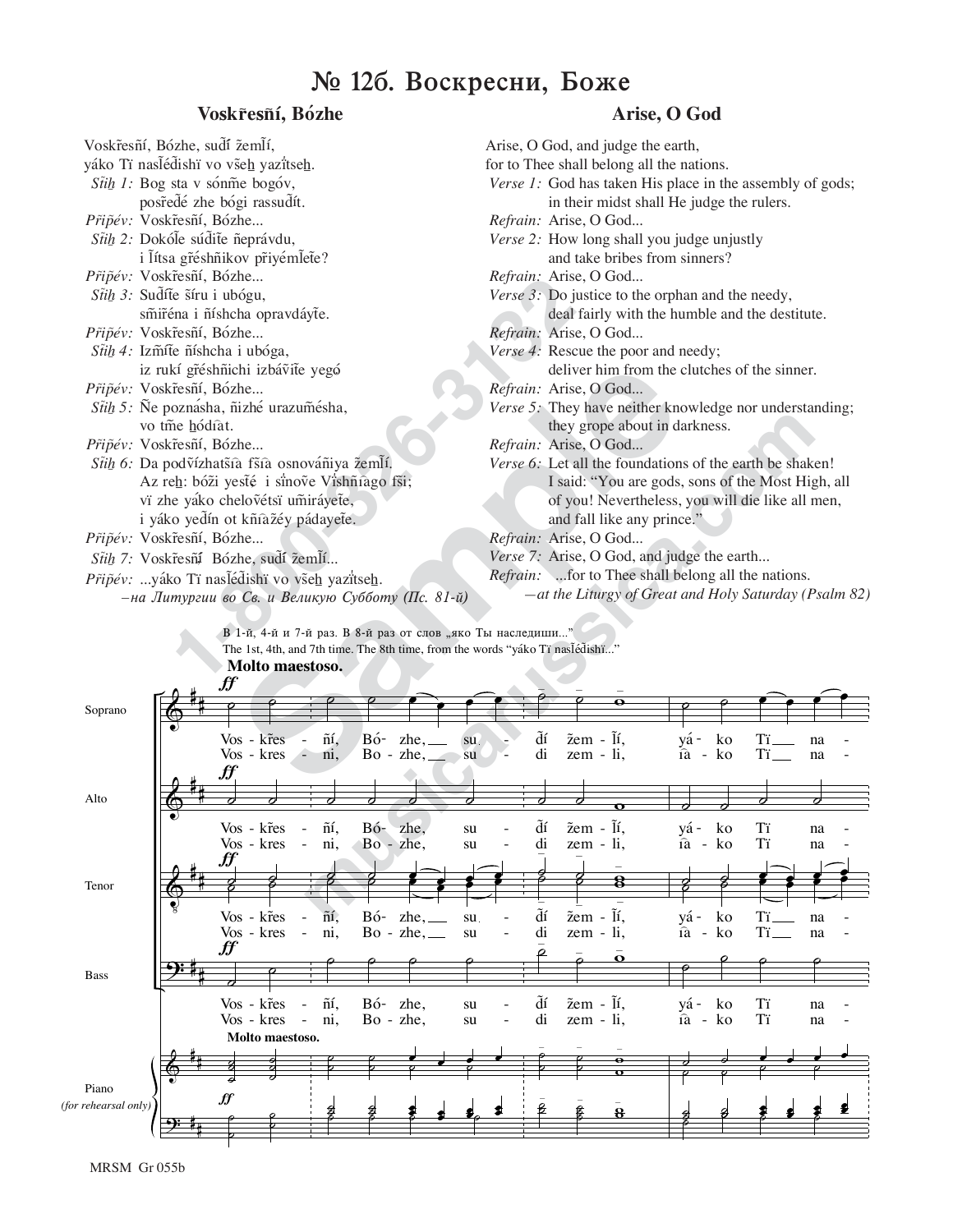

6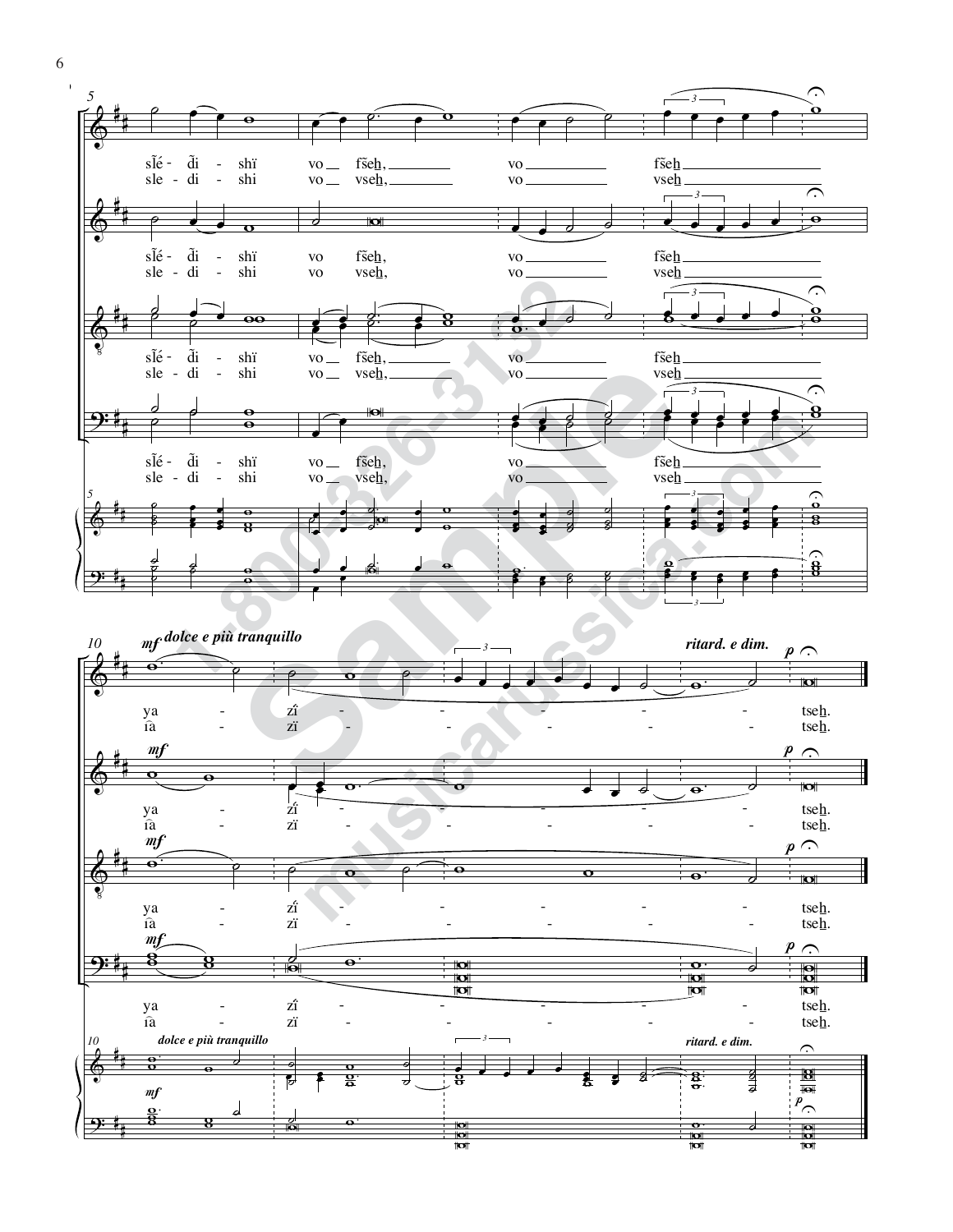